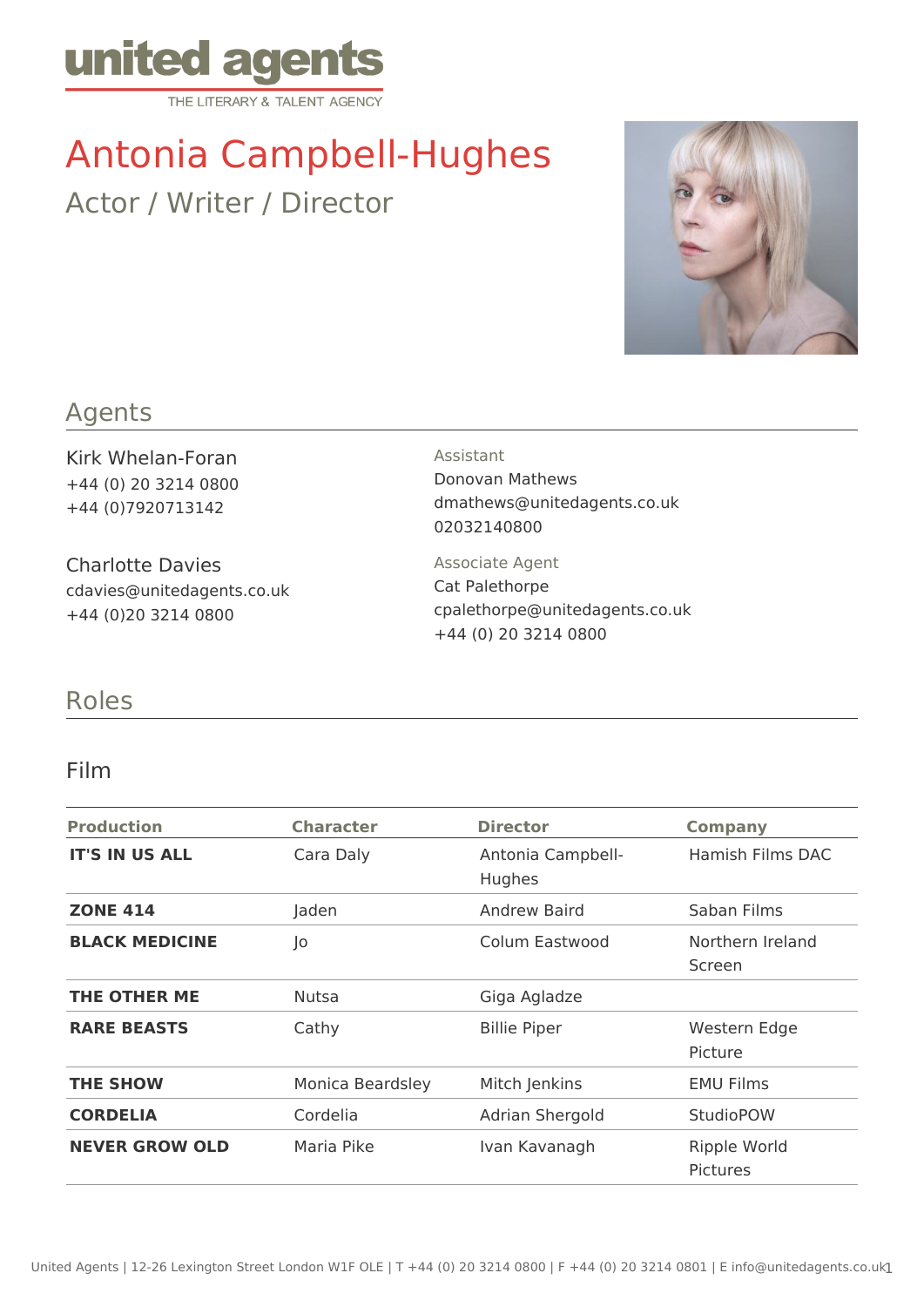| <b>Production</b>                              | <b>Character</b>     | <b>Director</b>              | <b>Company</b>                   |
|------------------------------------------------|----------------------|------------------------------|----------------------------------|
| <b>PAUL, APOSTLE OF</b><br><b>JESUS CHRIST</b> | Irenica              | Andrew Hyatt                 | <b>Small Island Films</b><br>Ltd |
| <b>PICK UPS</b>                                | Actress/Antonia      | Jamie Thraves                | Pick Up Films                    |
| <b>BLACK 47</b>                                | Brigid Ni Dhomhnaill | Lance Daly                   | <b>Fastnet Films</b>             |
| <b>LES COWBOYS</b>                             | Emma                 | Thomas Bidegain              | Tresor/Pathe                     |
| <b>FADING AWAY</b>                             | Leila (Lead)         | <b>Edwina Casey</b>          | Filmbase                         |
| <b>THE CHAMELEON</b>                           | Margaret Palm        | Jim Greayer                  | October Films                    |
| <b>DXM</b>                                     | Agnes Day            | Andrew Goth                  | <b>Terra Mater</b>               |
| <b>ANDRON</b>                                  | Valerie              | Francesco Cinquemani         | Ambi Pictures                    |
| <b>SPLIT</b>                                   | Shelly               | Deborah Kampmeier            | <b>Split Productions</b>         |
| <b>THE CANAL</b>                               | Claire               | Ivan Kavanagh                | Park Films                       |
| <b>SWANSONG</b>                                | Jamie                | Douglas Ray                  | Contented                        |
| <b>3096 DAYS</b>                               | Natascha Kampusch    | Sherry Hormann               | Constantin Film                  |
| <b>KELLY + VICTOR</b>                          | Kelly                | Kieran Evans                 | Verve                            |
| <b>UNDER THE SKIN</b>                          | Alien Shadow         | Jonathan Glazer              | Film 4                           |
| <b>STORAGE 24</b>                              | Shelley              | Johannes Roberts             | Universal                        |
| <b>ALBERT NOBBS</b>                            | <b>Emmy Keyes</b>    | Rodrigo Garcia               | <b>Parallel Films</b>            |
| <b>LOTUS EATERS</b>                            | Alice                | <b>Alexandra McGuinness</b>  |                                  |
| <b>WHEN HARVEY MET BOB</b> Marsha Hunt         |                      | <b>Nick Renton</b>           | Element<br>Pictures/BBC          |
| THE OTHER SIDE OF<br><b>SLEEP</b>              | Arlene               | Rebecca Daly                 | <b>Fastnet Films</b>             |
| <b>THE TASK</b>                                | Angel                | Simon Fellows                | <b>After Dark Films</b>          |
| <b>FIVE DAYS SHELTER</b>                       | Paula                | Ger Leonard                  | <b>Shelter Productions</b>       |
| <b>LIBERATION</b>                              | Laura                | Pavern Virk/Noel Clarke      | <b>CMP Film Ltd</b>              |
| <b>BRIGHT STAR</b>                             | Abigail O'Donaghue   | Jane Campion                 | <b>Pathe Productions</b>         |
| <b>TONIGHT IS CANCELLED</b>                    | Nesmir               | <b>Brendan Grant</b>         | <b>Fastnet Films</b>             |
| <b>DAMAGE</b>                                  | Lauren Ward          | Aisling Walsh                | Subotica                         |
| <b>BLACKBEARD</b>                              | Louis                | Tilman Remmy/Richard<br>Dale | Dangerous<br>Films/BBC           |
| <b>DOROTHY MILLS</b>                           | Dorothy              | Agnes Merlet                 | Moonstone                        |
| <b>3 CROSSES</b>                               | Marina               | Jason Figgis                 | October Eleven<br>Pictures       |
| <b>BREAKFAST ON PLUTO</b>                      | Stripper-Mimi        | Neil Jordan                  | Pluto Films                      |
| <b>CORDELIA</b>                                | Cordelia             | Adrian Shergold              |                                  |
| <b>HIGHWAY</b>                                 | Marina               | <b>Alexandra McGuinness</b>  |                                  |
| <b>ZOO</b>                                     | Emily                | Antonio Tublen               | <b>Logical Pictures</b>          |